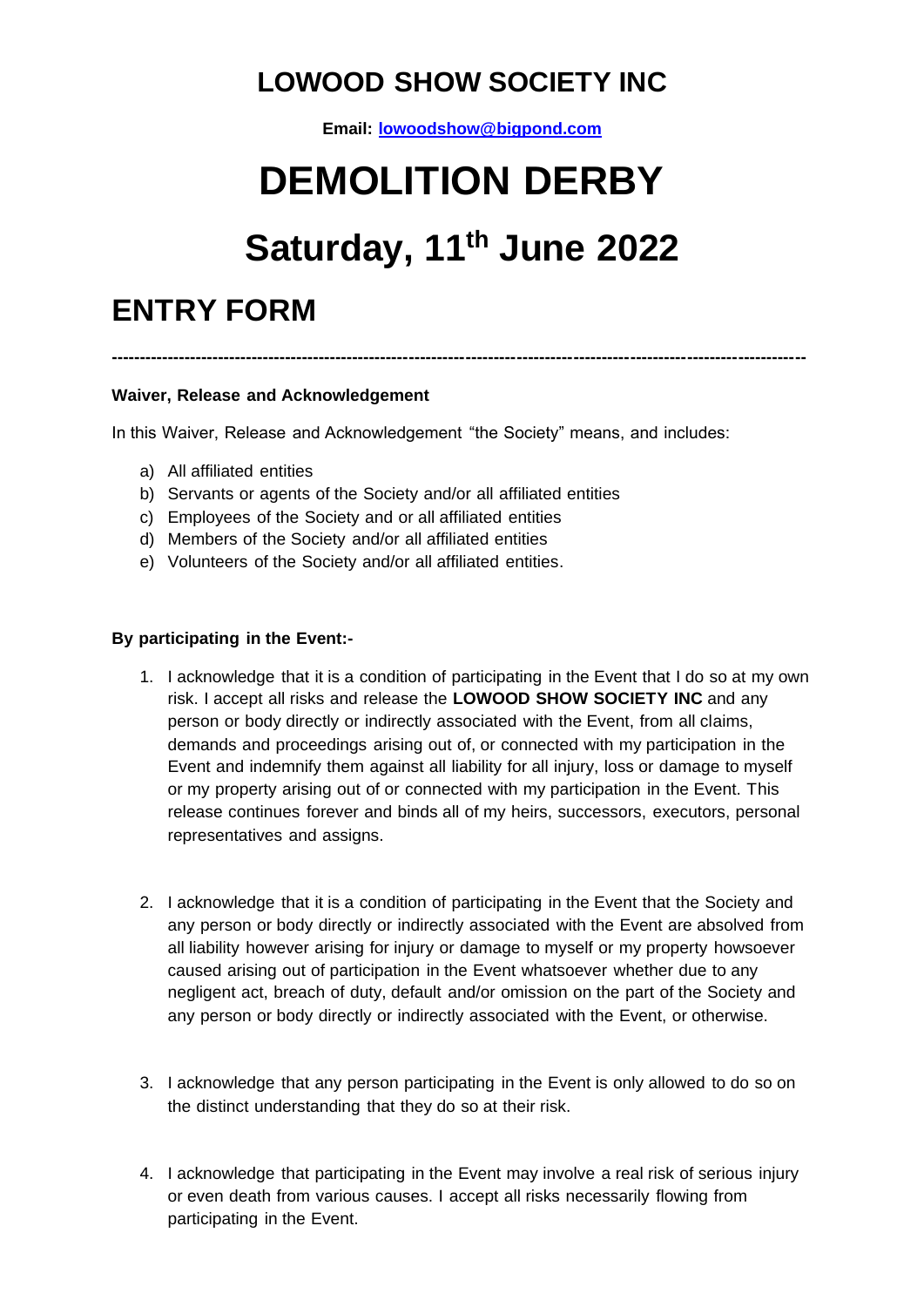- 5. I acknowledge that the Society relies on the information provided by me and state that all such Information is accurate and complete.
- 6. I acknowledge the difficulties of participating in the Event and warrant that I am physically fit to participate in the Event and that I have not been advised otherwise by a qualified Medical Practitioner. I acknowledge that I must disclose any pre-existing medical or other condition that may affect the risk that either myself, or any other person will suffer injury, loss or damage.
- 7. I acknowledge that it is a condition of participating in the Event that I follow the instructions of the Society and any person directly or indirectly associated with the Event at all times. I indemnify and keep indemnified the Society and any person or body directly or indirectly associated with the Event from all claims, demands and proceedings arising out of or connected with a failure by me to comply with rules and/or directions given to me by the Society and any person or body directly or indirectly associated with the Event.
- 8. I indemnify and keep indemnified the Society and any person or body directly or indirectly associated with the Event against all claims made by any other person for injury or damage howsoever caused arising out of participation in the Event, whether due to any negligent act, breach of duty, default and/or omission on the part of the Society and any person or body directly or indirectly associated with the Event or otherwise.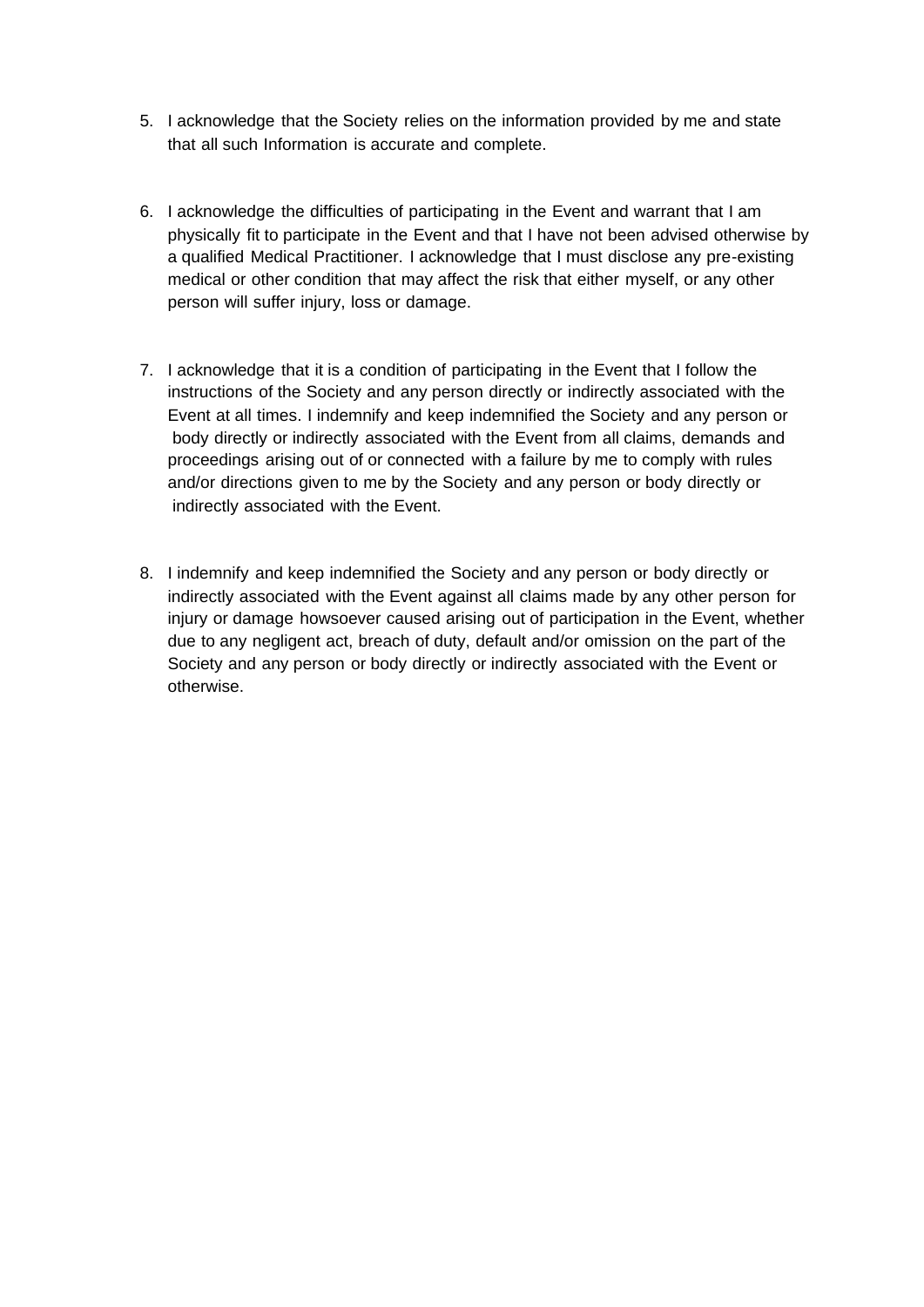**WE ACKNOWLEDGE THAT WE HAVE READ THIS FORM, OR THAT IT HAS BEEN EXPLAINED TO US. WE FULLY UNDERSTAND ITS TERMS AND THAT WE HAVE GIVEN UP SUBSTANTIAL RIGHTS BY SIGNING IT. WE HAVE SIGNED THE DOCUMENT FREELY AND VOLUNTARILY WITHOUT ANY INDUCEMENT MADE TO USE AND INTEND OUR SIGNATURES TO BE A COMPLETE AND UNCONDITIONAL RELEASE OF ALL LIABILITY TO THE GREATEST EXTENT ALLOWED BY LAW.** 

**WE ALSO ACKNOWLEDGE THAT WE HAVE READ THE RULES AND SPECIFICATIONS OR THAT THIS HAS BEEN EXPLAINED TO US, AND WE AGREE TO ABIDE BY THESE RULES AND SPECIFICATIONS.** 

|                      | PIT CREW NAMES: ________________________PIT CREW SIGNATURES: ___________________ |                                                                                                                       |
|----------------------|----------------------------------------------------------------------------------|-----------------------------------------------------------------------------------------------------------------------|
|                      |                                                                                  |                                                                                                                       |
|                      |                                                                                  | <u> 1989 - Johann Harry Harry Harry Harry Harry Harry Harry Harry Harry Harry Harry Harry Harry Harry Harry Harry</u> |
|                      |                                                                                  |                                                                                                                       |
|                      | (BLOCK LETTERS PLEASE)                                                           |                                                                                                                       |
| <b>OWNER'S NAME:</b> |                                                                                  |                                                                                                                       |
|                      |                                                                                  |                                                                                                                       |
|                      |                                                                                  |                                                                                                                       |
|                      |                                                                                  |                                                                                                                       |
|                      |                                                                                  |                                                                                                                       |
|                      |                                                                                  |                                                                                                                       |
|                      |                                                                                  |                                                                                                                       |
|                      |                                                                                  |                                                                                                                       |
|                      |                                                                                  |                                                                                                                       |
|                      |                                                                                  |                                                                                                                       |
|                      |                                                                                  |                                                                                                                       |